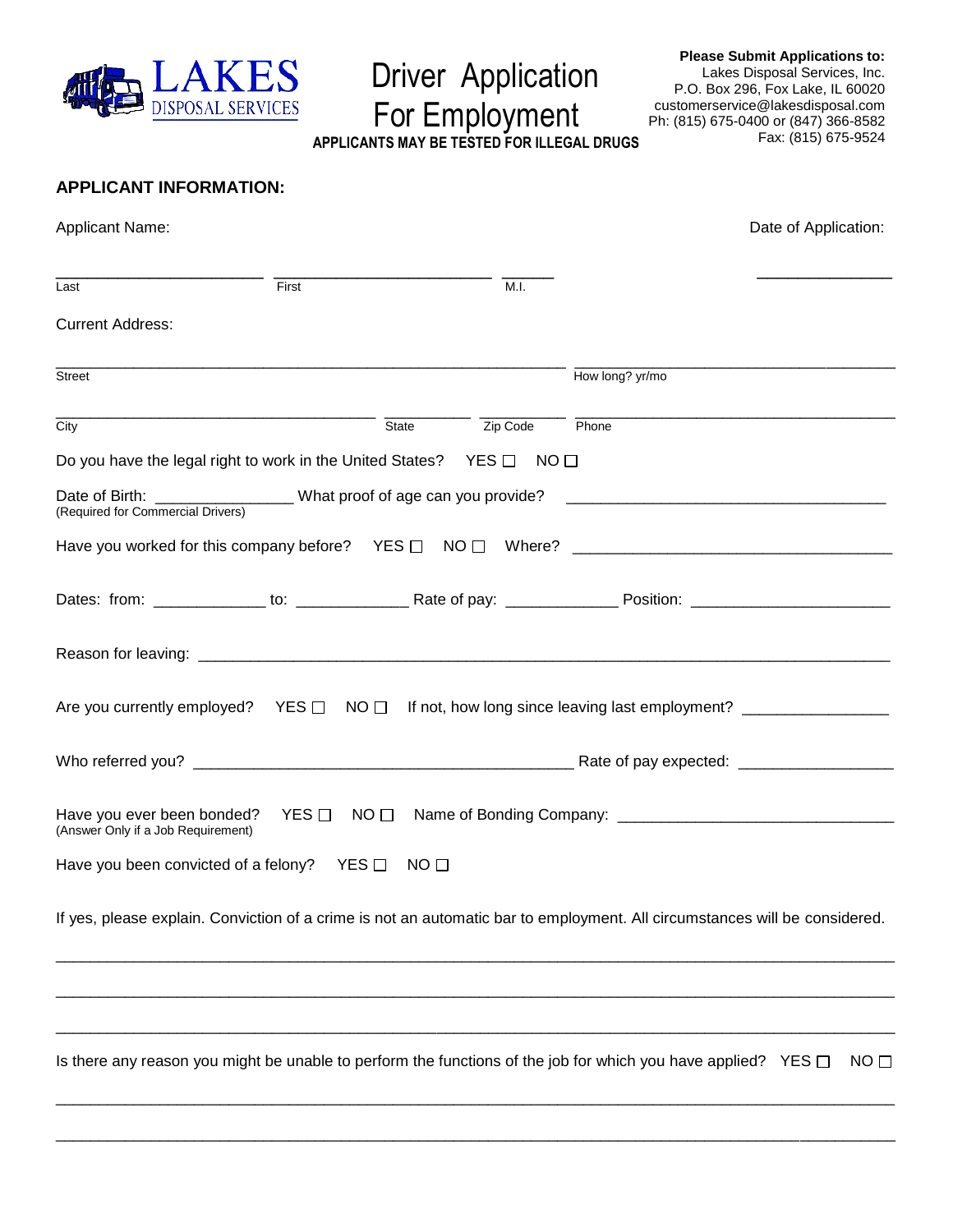| Select Highest Grade Completed: □1 □2 □3 □4 □5 □6 □7 □8 |
|---------------------------------------------------------|
| High School: $\Box$ 1 $\Box$ 2 $\Box$ 3 $\Box$ 4        |
| College: $\Box$ 1 $\Box$ 2 $\Box$ 3 $\Box$ 4            |
| City, State                                             |

\_\_\_\_\_\_\_\_\_\_\_\_\_\_\_\_\_\_\_\_\_\_\_\_\_\_\_\_\_\_\_\_\_\_\_\_\_\_\_\_\_\_\_\_\_\_\_\_\_\_\_\_\_\_\_\_\_\_\_\_\_\_\_\_\_\_\_\_\_\_\_\_\_\_\_\_\_\_\_\_\_\_\_\_\_\_\_\_\_\_\_\_\_\_\_\_\_

# **EMPLOYMENT HISTORY**

All driver applicants to drive in interstate commerce must provide the following information on all employers during the preceding three years. List complete mailing address, state number, city, state, and zip code. Applicants to drive a commercial motor vehicle\* in intrastate or interstate commerce shall also provide an additional seven years information on those employers for whom the applicant operated such vehicle. (NOTE: List employers in reverse order starting with the most recent. Add employer sections as necessary.)

### **PREVIOUS EMPLOYER**

| Contact Person: ___________________________________Phone: _____________________Dates (From and To): ___________________________________ |  |  |  |
|-----------------------------------------------------------------------------------------------------------------------------------------|--|--|--|
|                                                                                                                                         |  |  |  |
| Were you subject to the FMCSRs **while employed? YES □ NO □                                                                             |  |  |  |
| Was your job designated as a safety-sensitive function in any DOT-Regulated mode subject to the Drug and Alcohol testing                |  |  |  |
| Requirements of 49 CFR PART 40? YES □ NO □                                                                                              |  |  |  |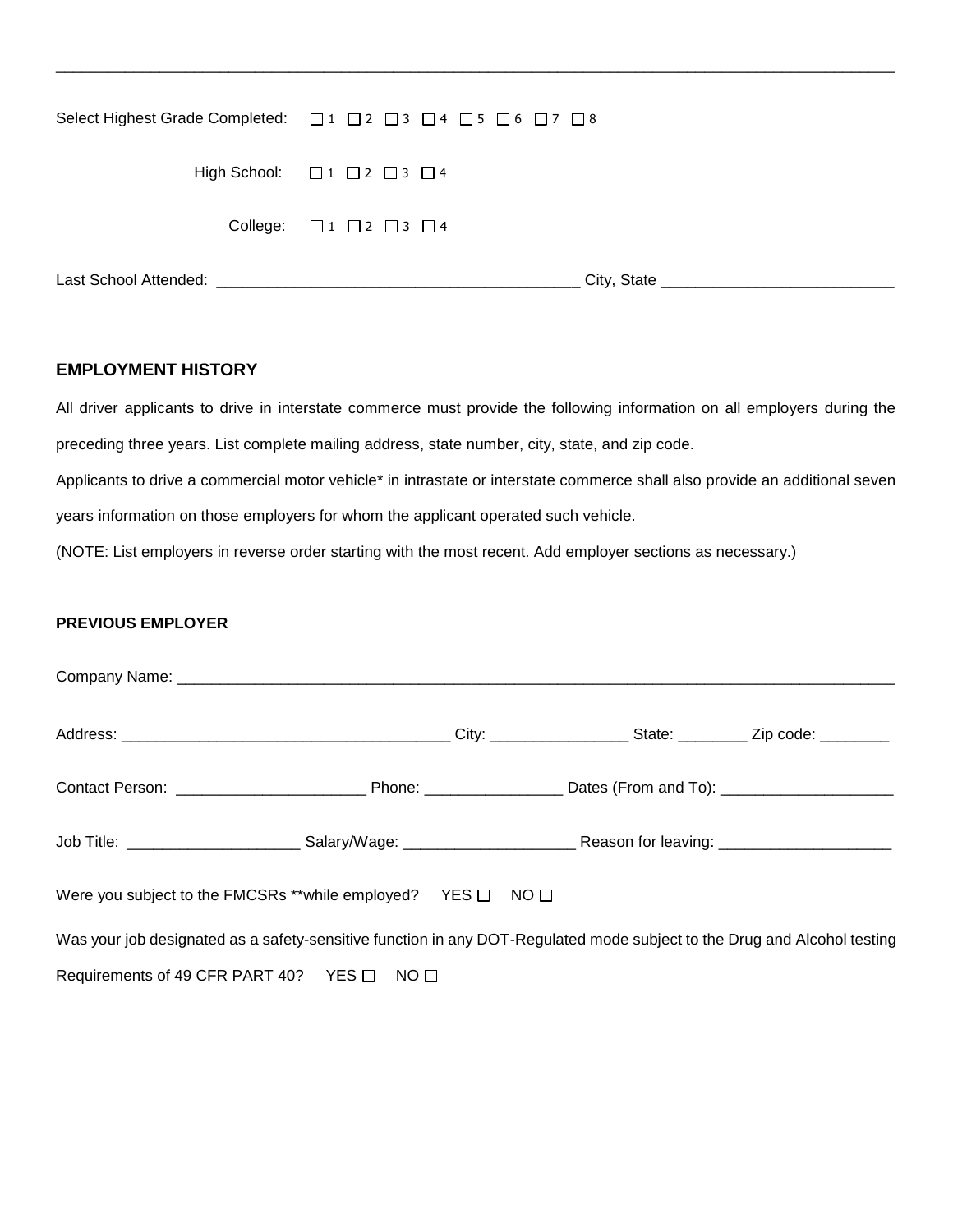### **PREVIOUS EMPLOYER**

|                          | Were you subject to the FMCSRs **while employed? YES □ NO □ |                 |  |
|--------------------------|-------------------------------------------------------------|-----------------|--|
| <b>PREVIOUS EMPLOYER</b> |                                                             |                 |  |
|                          |                                                             |                 |  |
|                          |                                                             |                 |  |
|                          |                                                             |                 |  |
|                          |                                                             |                 |  |
|                          | Were you subject to the FMCSRs **while employed? YES □ NO □ |                 |  |
| <b>PREVIOUS EMPLOYER</b> |                                                             |                 |  |
|                          |                                                             |                 |  |
|                          |                                                             |                 |  |
|                          |                                                             |                 |  |
|                          |                                                             |                 |  |
|                          | Were you subject to the FMCSRs **while employed? YES □      | NO <sub>1</sub> |  |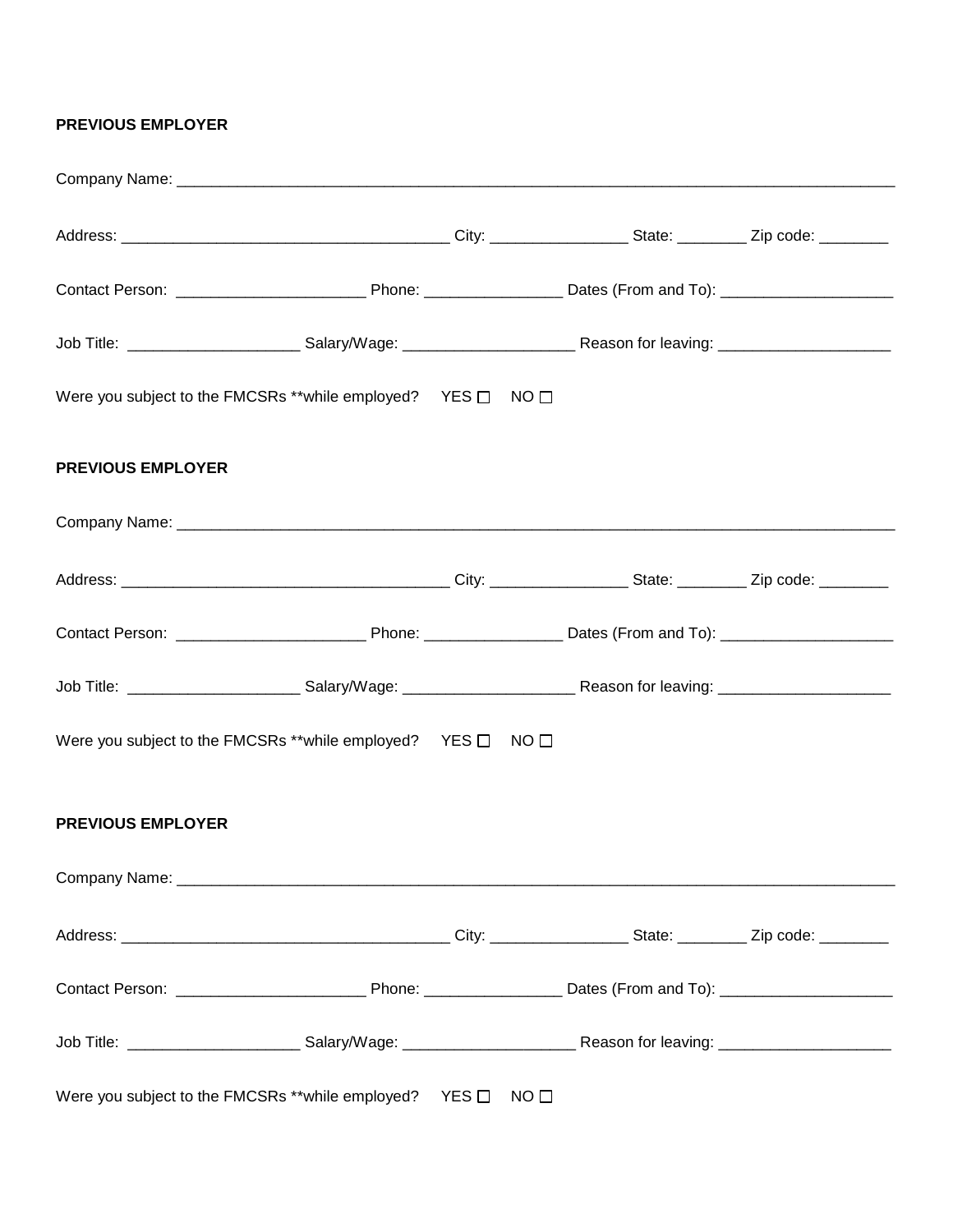#### **PREVIOUS EMPLOYER**

| Were you subject to the FMCSRs **while employed? YES $\Box$ NO $\Box$ |  |  |
|-----------------------------------------------------------------------|--|--|

\*\*The Federal Motor Carrier Safety Regulations (FMCSRs) apply to anyone operating a motor vehicle on a highway in interstate commerce to transport passengers or property when the vehicle: (1) weighs or has a GVWR of 10,001 pounds or more, (2) is designed or used to transport more than 8 passengers (including the driver), OR (3) is of any size and is used to transport hazardous materials in a quantity requiring placarding.

**ACCIDENT RECORD** for past 3 year or more (add lines if needed) Check here if none.  $\Box$ 

| Dates                | Nature of Accident (head-on, rear-en, upset, etc.) | <b>Fatalities</b> | <b>Injuries</b> | <b>Hazardous Material Spill</b> |
|----------------------|----------------------------------------------------|-------------------|-----------------|---------------------------------|
| Last Accident        |                                                    |                   |                 |                                 |
|                      |                                                    |                   |                 |                                 |
| <b>Next Previous</b> |                                                    |                   |                 |                                 |
|                      |                                                    |                   |                 |                                 |
| <b>Next Previous</b> |                                                    |                   |                 |                                 |
|                      |                                                    |                   |                 |                                 |

| <b>TRAFFIC CONVICTIONS</b> and forfeitures for the past 3 years (add lines if needed)<br>Check here if none. $\square$<br>(Other than parking violations) |          |       |        |         |  |
|-----------------------------------------------------------------------------------------------------------------------------------------------------------|----------|-------|--------|---------|--|
|                                                                                                                                                           | Location | Dates | Charge | Penalty |  |
|                                                                                                                                                           |          |       |        |         |  |
|                                                                                                                                                           |          |       |        |         |  |
|                                                                                                                                                           |          |       |        |         |  |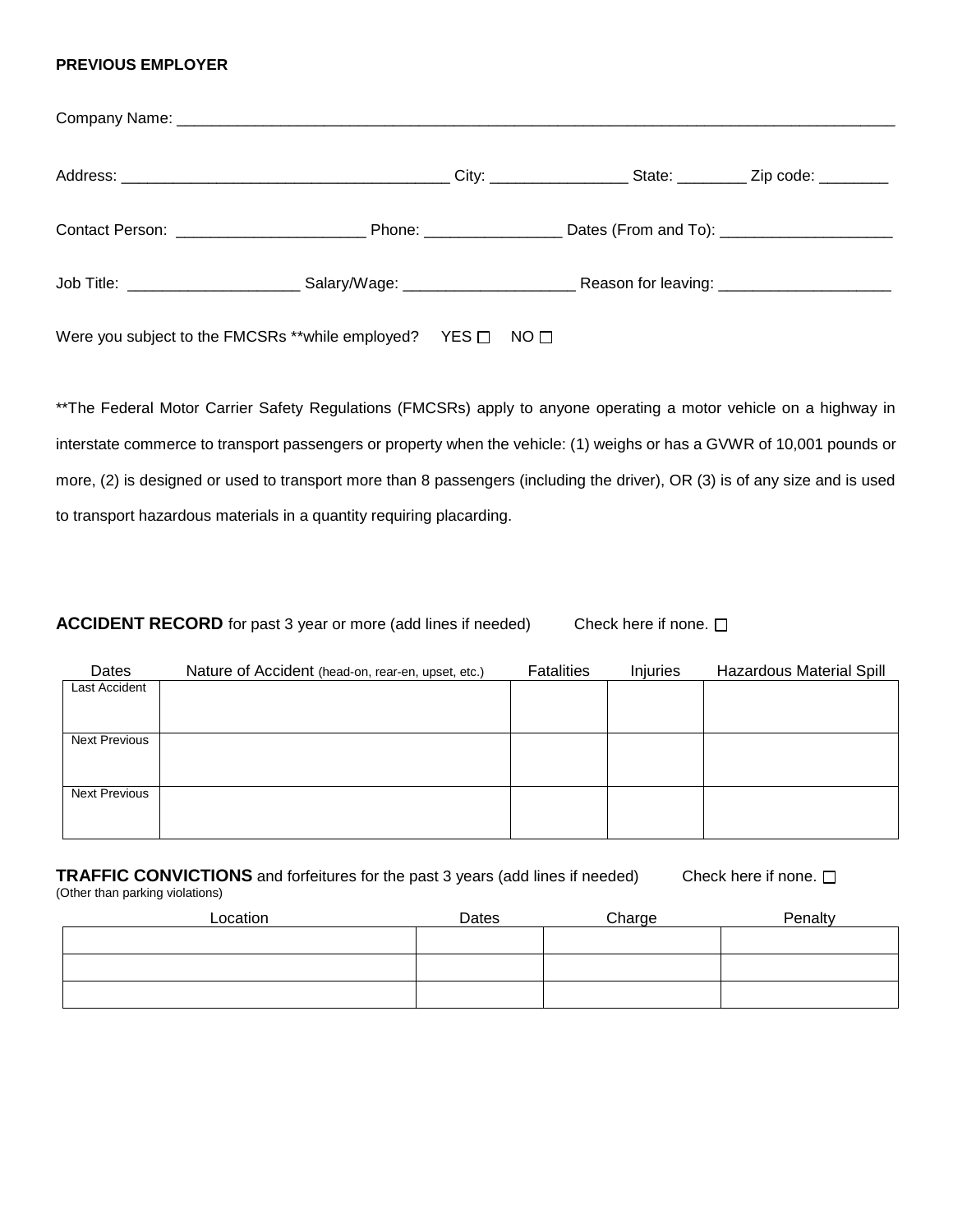# **EXPERIENCE AND QUALIFICATIONS**

**Driver Licenses:** List all driver licenses or permits held in the past 3 years

| State | License No. | Type                                                                                                                                                               | <b>Expiration Date</b> |
|-------|-------------|--------------------------------------------------------------------------------------------------------------------------------------------------------------------|------------------------|
|       |             |                                                                                                                                                                    |                        |
|       |             |                                                                                                                                                                    |                        |
|       |             |                                                                                                                                                                    |                        |
| .     | .           | $\mathbf{r}$ , $\mathbf{r}$ , $\mathbf{r}$ , $\mathbf{r}$ , $\mathbf{r}$ , $\mathbf{r}$ , $\mathbf{r}$ , $\mathbf{r}$ , $\mathbf{r}$ , $\mathbf{r}$ , $\mathbf{r}$ |                        |

\_\_\_\_\_\_\_\_\_\_\_\_\_\_\_\_\_\_\_\_\_\_\_\_\_\_\_\_\_\_\_\_\_\_\_\_\_\_\_\_\_\_\_\_\_\_\_\_\_\_\_\_\_\_\_\_\_\_\_\_\_\_\_\_\_\_\_\_\_\_\_\_\_\_\_\_\_\_\_\_\_\_\_\_\_\_\_\_\_\_\_\_\_\_\_\_\_

 $\Box$ 

Have you ever been denied a license, permit or privilege to operate a motor vehicle? YES  $\Box$  NO  $\Box$ Has any license, permit or privilege ever been suspended or revoked? YES  $\Box$  NO  $\Box$ 

If the answer to either question is yes, give details.

| <b>Driving Experience:</b> Check yes or no<br>Approx No.<br>Dates |                  |                 |                                                             |         |          |  |
|-------------------------------------------------------------------|------------------|-----------------|-------------------------------------------------------------|---------|----------|--|
|                                                                   |                  |                 | Check Type of Equipment                                     | From/To | of Miles |  |
| <b>Straight Truck</b>                                             | $YES$ $\Box$     | $N$ O $\Box$    | VAN $\Box$ TANK $\Box$ FLAT $\Box$ DUMP $\Box$ REFER $\Box$ |         |          |  |
| <b>Tractor and Semi-trailer</b>                                   | $YES \Box$       | $N$ O $\Box$    | VAN $\Box$ TANK $\Box$ FLAT $\Box$ DUMP $\Box$ REFER $\Box$ |         |          |  |
| <b>Tractor and Two-trailers</b>                                   | YES $\Box$       | NO <sub>1</sub> | VAN $\Box$ TANK $\Box$ FLAT $\Box$ DUMP $\Box$ REFER $\Box$ |         |          |  |
| <b>Tractor and Three-trailers</b>                                 | $YES \Box$       | NO <sub>1</sub> | VAN $\Box$ Tank $\Box$ Flat $\Box$ DUMP $\Box$ Refer $\Box$ |         |          |  |
| Motorcoach – School bus                                           | YES <sub>I</sub> | NO <sub>1</sub> |                                                             |         |          |  |
| Motorcoach – School bus                                           | YES $\Box$       | $N$ O $\Box$    |                                                             |         |          |  |
| Other:                                                            |                  |                 |                                                             |         |          |  |

\_\_\_\_\_\_\_\_\_\_\_\_\_\_\_\_\_\_\_\_\_\_\_\_\_\_\_\_\_\_\_\_\_\_\_\_\_\_\_\_\_\_\_\_\_\_\_\_\_\_\_\_\_\_\_\_\_\_\_\_\_\_\_\_\_\_\_\_\_\_\_\_\_\_\_\_\_\_\_\_\_\_\_\_\_\_\_\_\_\_\_\_\_\_\_\_\_

 $\Box$ 

 $\Box$ 

 $\Box$ 

\_\_\_\_\_\_\_\_\_\_\_\_\_\_\_\_\_\_\_\_\_\_\_\_\_\_\_\_\_\_\_\_\_\_\_\_\_\_\_\_\_\_\_\_\_\_\_\_\_\_\_\_\_\_\_\_\_\_\_\_\_\_\_\_\_\_\_\_\_\_\_\_\_\_\_\_\_\_\_\_\_\_\_\_\_\_\_\_\_\_\_\_\_\_\_\_\_

\_\_\_\_\_\_\_\_\_\_\_\_\_\_\_\_\_\_\_\_\_\_\_\_\_\_\_\_\_\_\_\_\_\_\_\_\_\_\_\_\_\_\_\_\_\_\_\_\_\_\_\_\_\_\_\_\_\_\_\_\_\_\_\_\_\_\_\_\_\_\_\_\_\_\_\_\_\_\_\_\_\_\_\_\_\_\_\_\_\_\_\_\_\_\_\_\_

List States operated in for last five years.

Show special courses or training that will help you as a driver.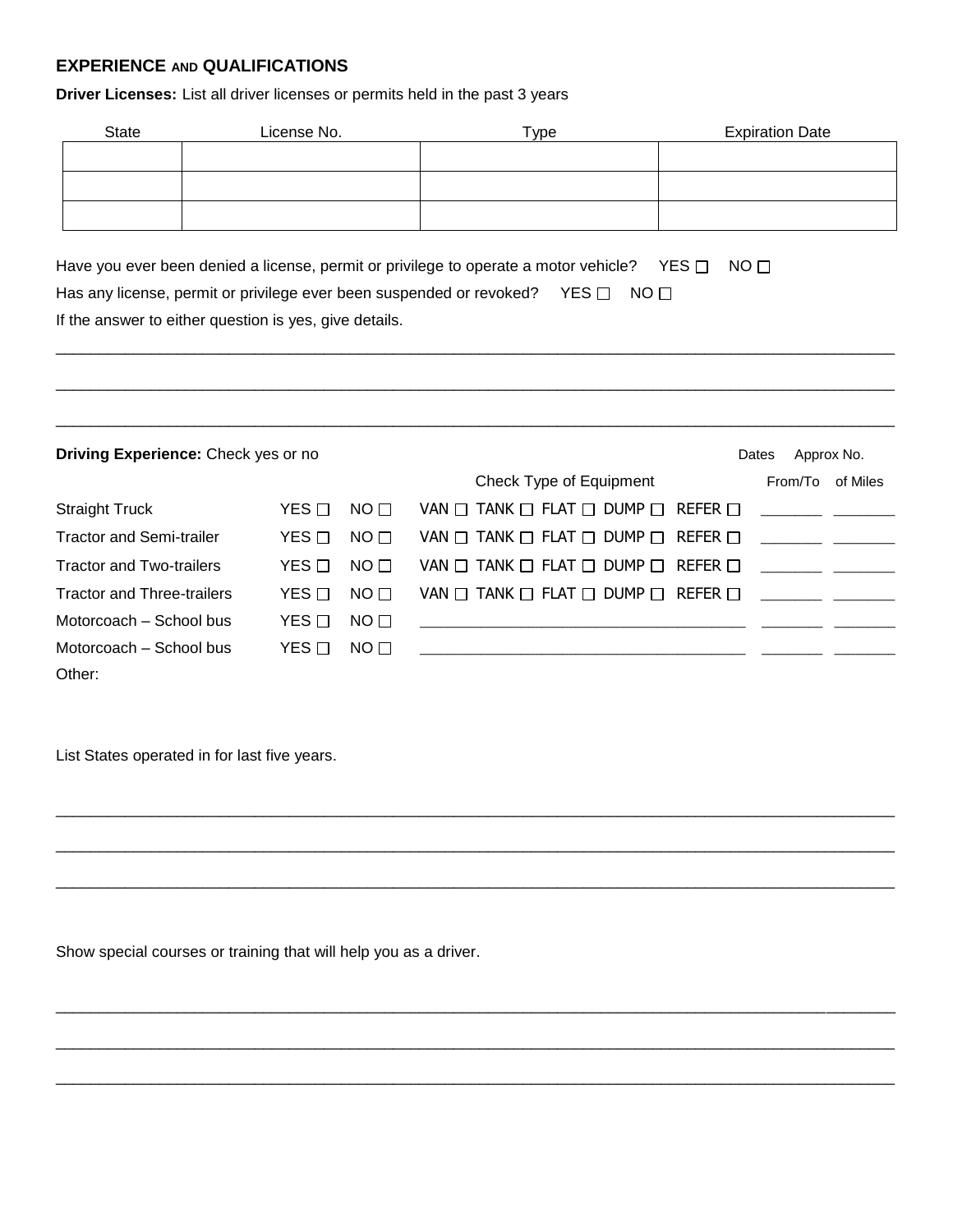Show any trucking, transportation, or other experience that may help in your work for this company.